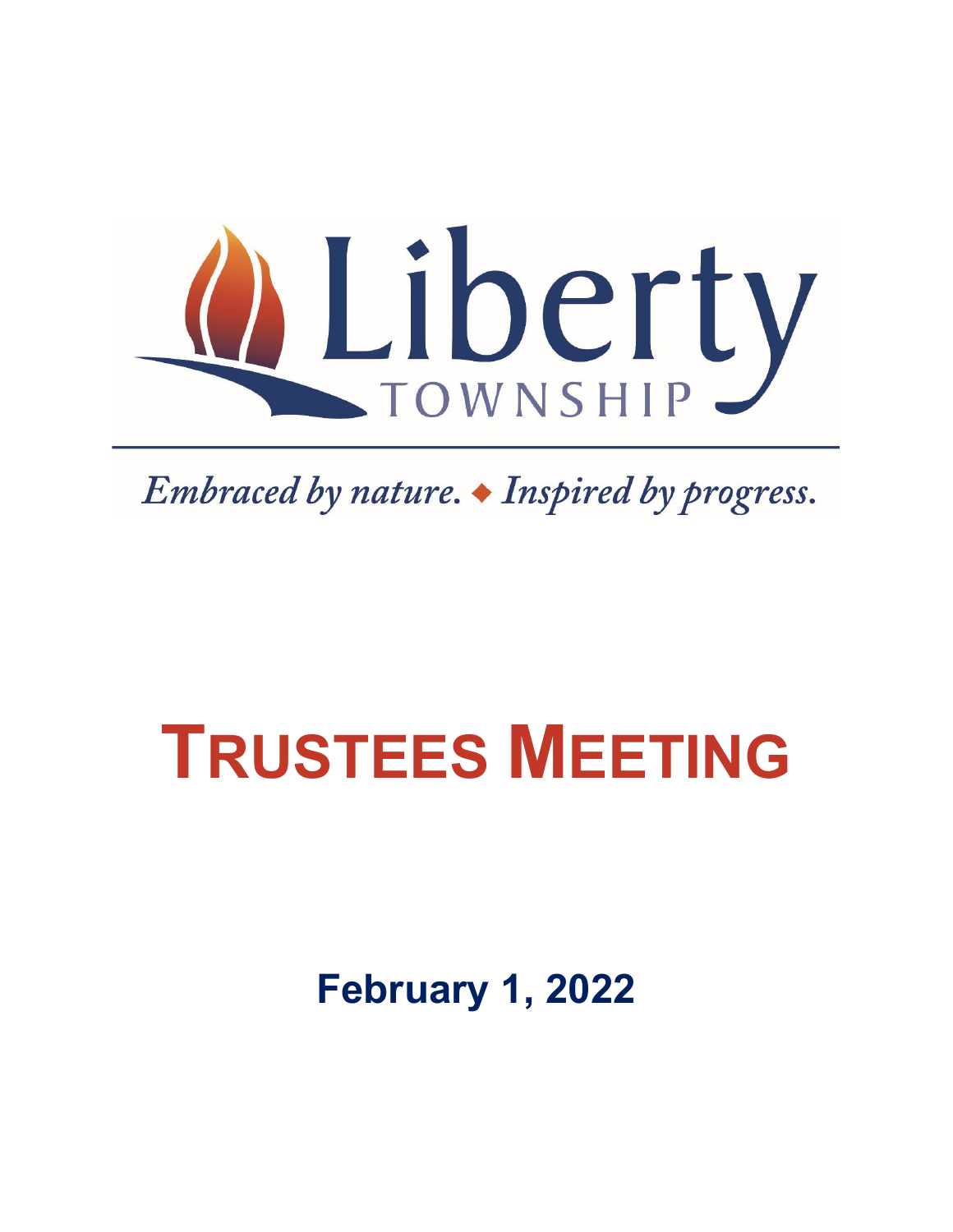

Embraced by nature. • Inspired by progress.

Tom Farrell, President Steve Schramm, Vice President **Administrator** Todd Minniear **Kristen Bitonte** 

**<u>Fiscal Officer</u><br>Pam Quinlisk** 

## **Liberty Township Trustees Meeting Agenda Tuesday, February 1, 2022 5021 Winners Circle Drive Liberty Township, OH 45011**

## **Regular Meeting 6:00 P.M.**

**CALL TO ORDER ROLL CALL PLEDGE OF ALLEGIANCE**

**PUBLIC COMMENTS**

#### **ITEM(S) TO REMOVE FROM CONSENT AGENDA**

#### **CONSENT AGENDA**

All matters under the Consent Agenda are considered by the Board of Trustees to be routine and will be enacted by one motion. Any Trustee may remove an item from the Consent Agenda by request. No second is required for removal of an item. Items removed for separate discussion will be considered after the motion to approve the Consent Agenda.

- **a) Fiscal Officer**
	- **Payment Listing – Motion to approve** the Payment Listing and Additional Payment Listing
	- **Liquor Permits** for
		- o Multinicks Inc. DBA Minnicks Drive Thru 4867 Princeton Road, Liberty Twp, Hamilton OH 45011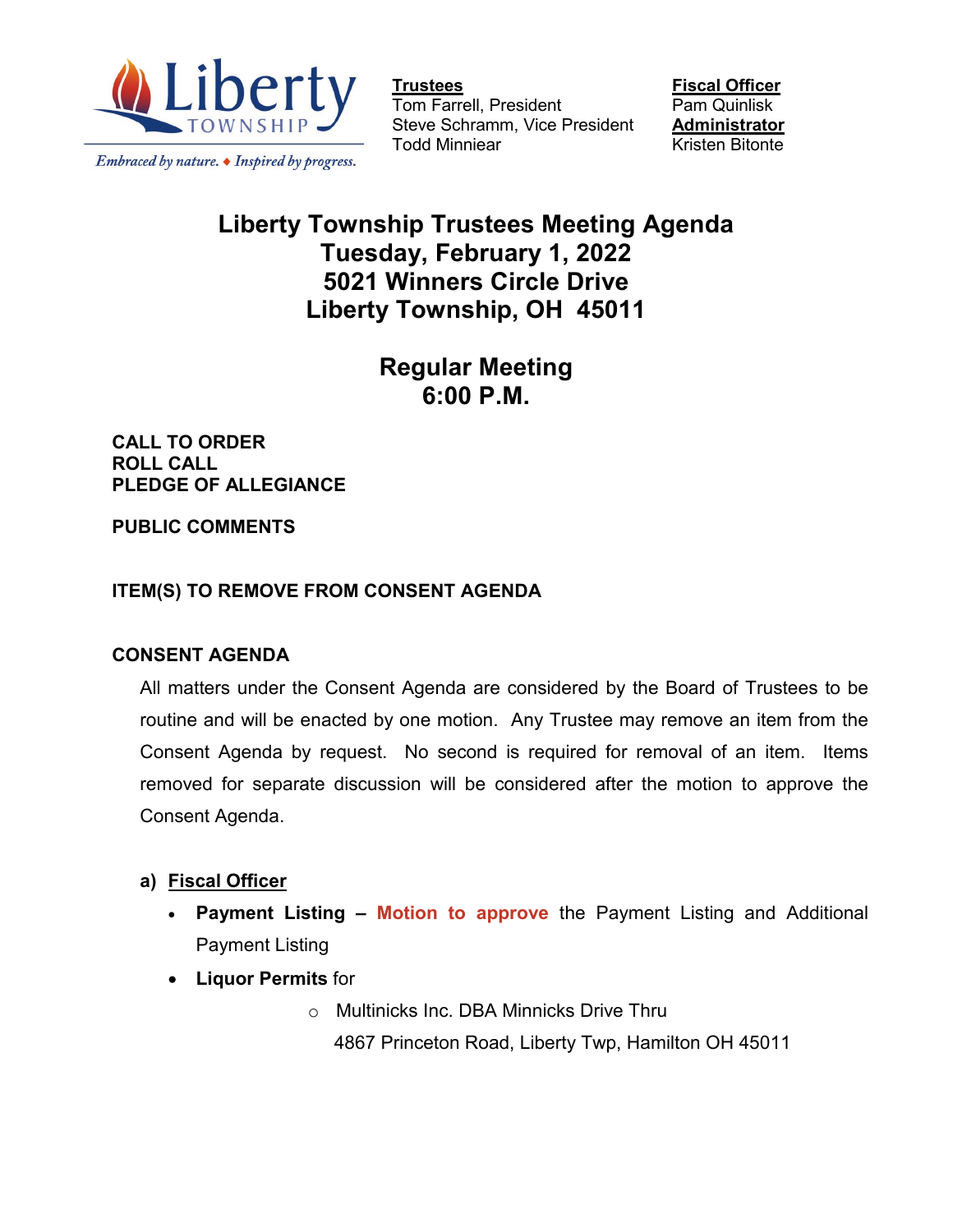

Embraced by nature. • Inspired by progress.

Agenda February 1, 2022 Page 2

#### **b) Requisitions**

- **Motion to approve** requisitions over \$10,000.00
	- Frost Brown Todd Legal Fees
		- o \$50,000.00 Account #1000-110-311
- **c) Finance**
	- **Motion to approve a** resolution for new appropriations.

#### **d) Services**

- **Motion to approve** the 2021 Township Highway System Mileage Certification confirming the Township is responsible for maintaining 156.209 miles of public road. (Attachment)
- **Motion to authorize** Township Administrator to enter into an agreement with DJL for the Crack Sealant Program for 2022.

MOTION TO APPROVE CONSENT AGENDA:  $2<sup>nd</sup>$ : Roll: \_\_\_\_\_

#### **DEPARTMENT BUSINESS**

- **a) Fire / EMS**
	- **Motion to** promote Andrew Himes to the position of Career FireFighter / EMT Step 1 at \$49,748.24 per year beginning February 14, 2022 pending the successful completion of a physical and psychological assessment.

| Motion: |  |
|---------|--|
| $2nd$ : |  |
| Roll:   |  |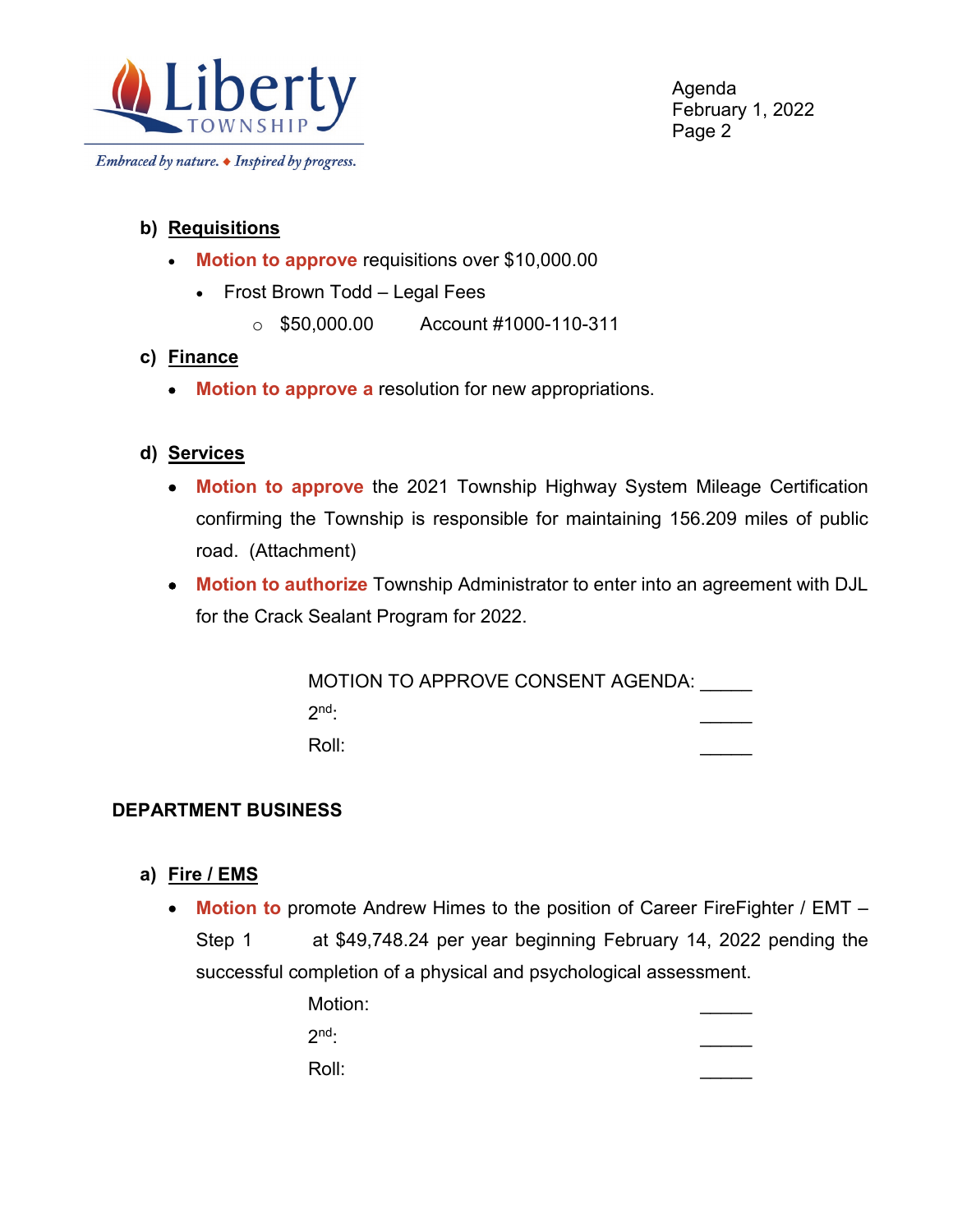

Agenda February 1, 2022 Page 3

Embraced by nature. • Inspired by progress.

• **Motion to** amend the hire date of Joseph Hilliard to the position of Career FireFighter

/ Medic – Step 1 at \$62,840.12 per year beginning February 2, 2022.

| Motion: |  |
|---------|--|
| $2nd$ : |  |
| Roll:   |  |

#### **b) Zoning Department**

• **Motion to authorize** the Township Administrator to apply for the Ohio Department of Development Building Demolition and Site Revitalization Program Grant.

| Motion: |  |
|---------|--|
| $2nd$ : |  |
| Roll:   |  |

#### **TRUSTEE COMMENTS**

#### **EXECUTIVE SESSION**

• **Motion to go into an** Executive session to confer with an attorney concerning pending/imminent court action per O.R.C. § 121.22(G)(3); and for the purpose of receiving advice from legal counsel; and to consider the employment of a public employees.

| Motion: |  |
|---------|--|
| $2nd$ : |  |
| Roll:   |  |

• **Motion to come out of an** Executive session.

| Motion: |  |
|---------|--|
| $2nd$ : |  |
| Roll:   |  |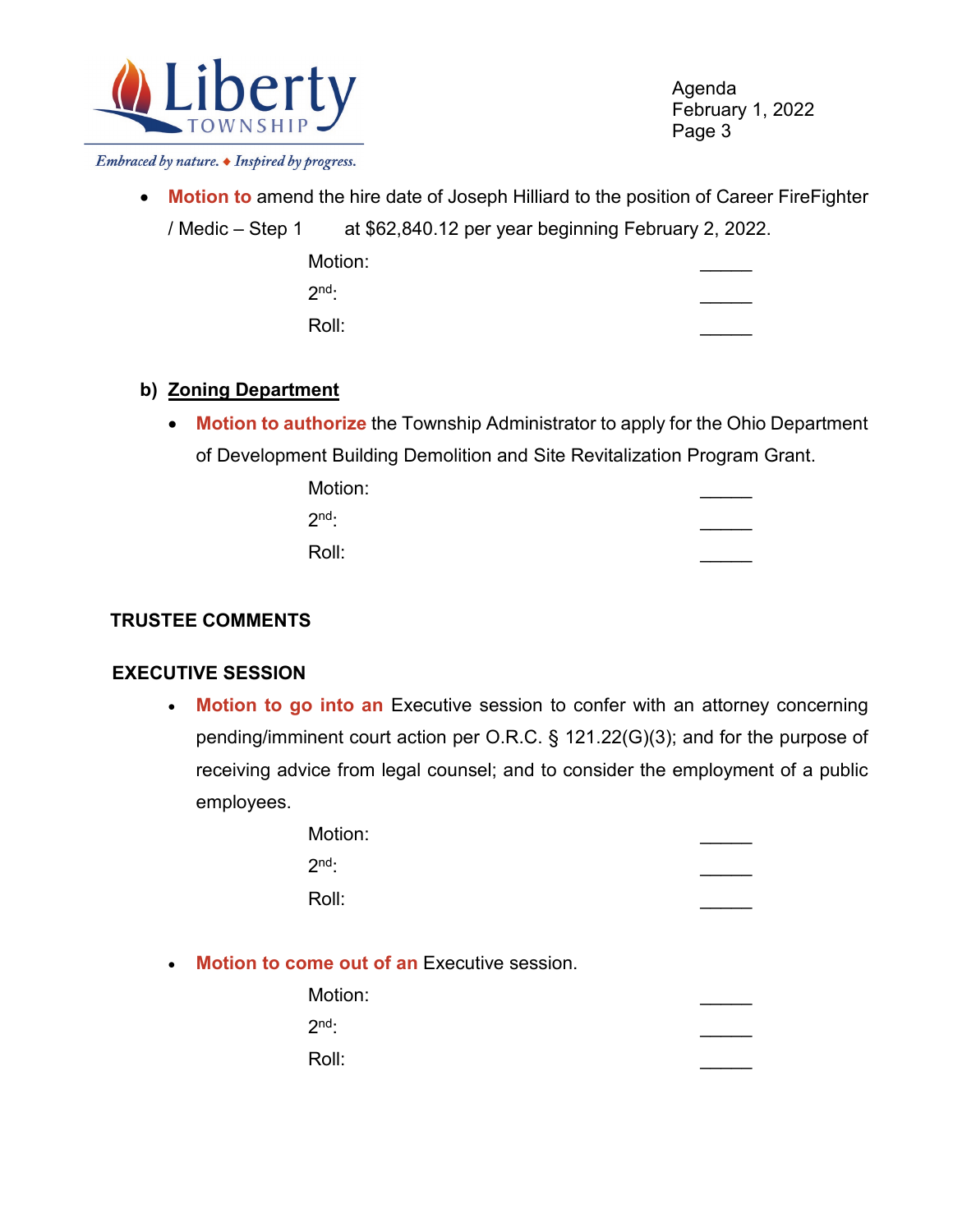

Embraced by nature. • Inspired by progress.

Agenda February 1, 2022 Page 4

### **ADJOURNMENT**

| Motion to adjourn: |  |
|--------------------|--|
| $2nd$ :            |  |
| Roll:              |  |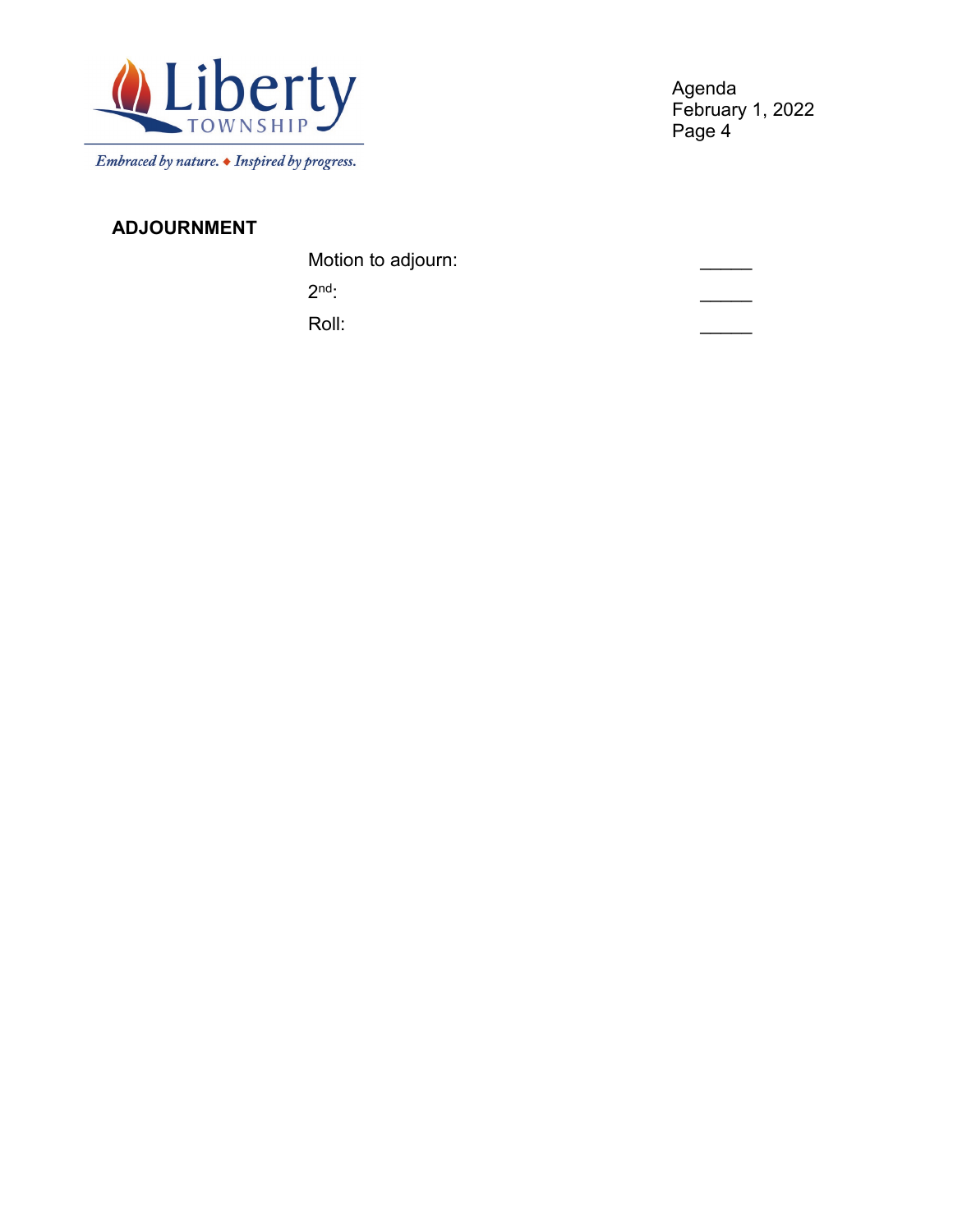#### LIBERTY TOWNSHIP, BUTLER COUNTY 1/26/2022 2:31:41 PM

#### **Payment Listing**

1/19/2022 to 1/26/2022

| <b>Payment</b><br>Advice # | <b>Post Date</b> | <b>Transaction</b><br><b>Date</b> | <b>Type</b> | Vendor / Payee                             | <b>Amount</b> | <b>Status</b> |
|----------------------------|------------------|-----------------------------------|-------------|--------------------------------------------|---------------|---------------|
| 69261                      | 01/26/2022       | 01/26/2022 AW                     |             | ALI WOLFE PHOTOGRAPHY                      | \$510.00      | O             |
| 69262                      | 01/26/2022       | 01/26/2022 AW                     |             | <b>APA</b>                                 | \$416.00      | O             |
| 69263                      | 01/26/2022       | 01/26/2022 AW                     |             | AIRGAS USA, LLC                            | \$66.04       | O             |
| 69264                      | 01/26/2022       | 01/26/2022 AW                     |             | AMBULANCE MAINTENANCE COMPANY IN           | \$1,139.13    | O             |
| 69265                      | 01/26/2022       | 01/26/2022 AW                     |             | AFFORDABLE PEST CONTROL, INC.              | \$341.00      | O             |
| 69266                      | 01/26/2022       | 01/26/2022 AW                     |             | ABS BUSINESS PRODUCTS, INC.                | \$76.43       | $\circ$       |
| 69267                      | 01/26/2022       | 01/26/2022 AW                     |             | <b>BOUND TREE MEDICAL LLC</b>              | \$1,497.13    | O             |
| 69268                      | 01/26/2022       | 01/26/2022 AW                     |             | BUTLER COUNTY FIRE CHIEF'S ASSOCIAT        | \$120.00      | O             |
| 69269                      | 01/26/2022       | 01/26/2022 AW                     |             | BEST ONE TIRE AND SERVICE                  | \$1,304.00    | O             |
| 69270                      | 01/26/2022       | 01/26/2022 AW                     |             | CINCINNATI BELL TELEPHONE                  | \$59.25       | O             |
| 69271                      | 01/26/2022       | 01/26/2022 AW                     |             | <b>CINTAS</b>                              | \$226.96      | O             |
| 69272                      | 01/26/2022       | 01/26/2022 AW                     |             | <b>CHEMSTATION DAYTON</b>                  | \$606.00      | O             |
| 69273                      | 01/26/2022       | 01/26/2022 AW                     |             | <b>COX MEDIA GROUP</b>                     | \$471.96      | O             |
| 69274                      | 01/26/2022       | 01/26/2022 AW                     |             | <b>CINCINNATI ALARM SYSTEMS</b>            | \$1,224.00    | O             |
| 69275                      | 01/26/2022       | 01/26/2022 AW                     |             | CINCINNATI BELL TELEPHONE                  | \$22.10       | O             |
| 69276                      | 01/26/2022       | 01/26/2022 AW                     |             | CHARTER COMMUNICATIONS HOLDINGS,           | \$884.71      | O             |
| 69277                      | 01/26/2022       | 01/26/2022 AW                     |             | <b>CIVIC PLUS</b>                          | \$4,746.26    | O             |
| 69278                      | 01/26/2022       | 01/26/2022 AW                     |             | D & S AUTO PARTS                           | \$418.36      | O             |
| 69279                      | 01/26/2022       | 01/26/2022 AW                     |             | DAUM & ASSOCIATES                          | \$800.00      | O             |
| 69280                      | 01/26/2022       | 01/26/2022 AW                     |             | <b>DUKE ENERGY</b>                         | \$1,589.80    | O             |
| 69281                      | 01/26/2022       | 01/26/2022 AW                     |             | <b>DUKE ENERGY</b>                         | \$22.94       | O             |
| 69282                      | 01/26/2022       | 01/26/2022 AW                     |             | <b>DUKE ENERGY</b>                         | \$1,214.81    | $\circ$       |
| 69283                      | 01/26/2022       | 01/26/2022 AW                     |             | <b>DUKE ENERGY</b>                         | \$13,210.24   | O             |
| 69284                      | 01/26/2022       | 01/26/2022 AW                     |             | FROST BROWN TODD LLC                       | \$8,250.00    | O             |
| 69285                      | 01/26/2022       | 01/26/2022 AW                     |             | <b>FRANK J SMITH</b>                       | \$400.00      | O             |
| 69286                      | 01/26/2022       | 01/26/2022 AW                     |             | HENRY SCHEIN INC.                          | \$820.63      | O             |
| 69287                      | 01/26/2022       | 01/26/2022 AW                     |             | <b>HR Elements LC</b>                      | \$75.00       | O             |
| 69288                      | 01/26/2022       | 01/26/2022 AW                     |             | <b>J&amp;N ELECTRIC</b>                    | \$3.62        | O             |
| 69289                      | 01/26/2022       | 01/26/2022 AW                     |             | <b>IWORQ SYSTEMS</b>                       | \$11,000.00   | O             |
| 69290                      | 01/26/2022       | 01/26/2022 AW                     |             | <b>JEFF HEINTZ</b>                         | \$200.00      | O             |
| 69291                      | 01/26/2022       | 01/26/2022 AW                     |             | <b>KENNYS COLLISION CENTER</b>             | \$14,697.50   | $\circ$       |
| 69292                      | 01/26/2022       | 01/26/2022 AW                     |             | KELLER CLEANING SYSTEMS, LLC               | \$2,250.00    | O             |
| 69293                      | 01/26/2022       | 01/26/2022 AW                     |             | KIMBALL MIDWEST                            | \$219.10      | O             |
| 69294                      | 01/26/2022       | 01/26/2022 AW                     |             | KAFFENBARGER TRUCK EQUIPMENT CO.           | \$31.43       | O             |
| 69295                      | 01/26/2022       | 01/26/2022 AW                     |             | <b>LIBERTY URGENT CARE</b>                 | \$60.00       | O             |
| 69296                      | 01/26/2022       | 01/26/2022 AW                     |             | LANGUAGE LINE SERVICES                     | \$11.25       | O             |
| 69297                      | 01/26/2022       | 01/26/2022 AW                     |             | MORTON SALT, INC                           | \$37,507.98   | O             |
| 69298                      | 01/26/2022       | 01/26/2022 AW                     |             | <b>NFPA</b>                                | \$175.00      | O             |
| 69299                      | 01/26/2022       | 01/26/2022 AW                     |             | Oxford Physical Therapy and Rehabilitation | \$440.00      | O             |
| 69300                      | 01/26/2022       | 01/26/2022 AW                     |             | NEXTSTEP NETWORKING                        | \$1,119.00    | O             |
| 69301                      | 01/26/2022       | 01/26/2022 AW                     |             | PRIDE SEALS, INC                           | \$7.80        | O             |
| 69302                      | 01/26/2022       | 01/26/2022 AW                     |             | QUALITY PUBLISHING CO. INC.                | \$37.00       | O             |
| 69303                      | 01/26/2022       | 01/26/2022 AW                     |             | <b>RICK PLUMMER</b>                        | \$40.00       | O             |
| 69304                      | 01/26/2022       | 01/26/2022 AW                     |             | STIGLER SUPPLY CO.                         | \$451.36      | O             |
| 69305                      | 01/26/2022       | 01/26/2022 AW                     |             | SUPERIOR DENTAL                            | \$2,696.68    | O             |
| 69306                      | 01/26/2022       | 01/26/2022 AW                     |             | THE CENTER FOR LOCAL GOVERNMENT            | \$3,442.50    | O             |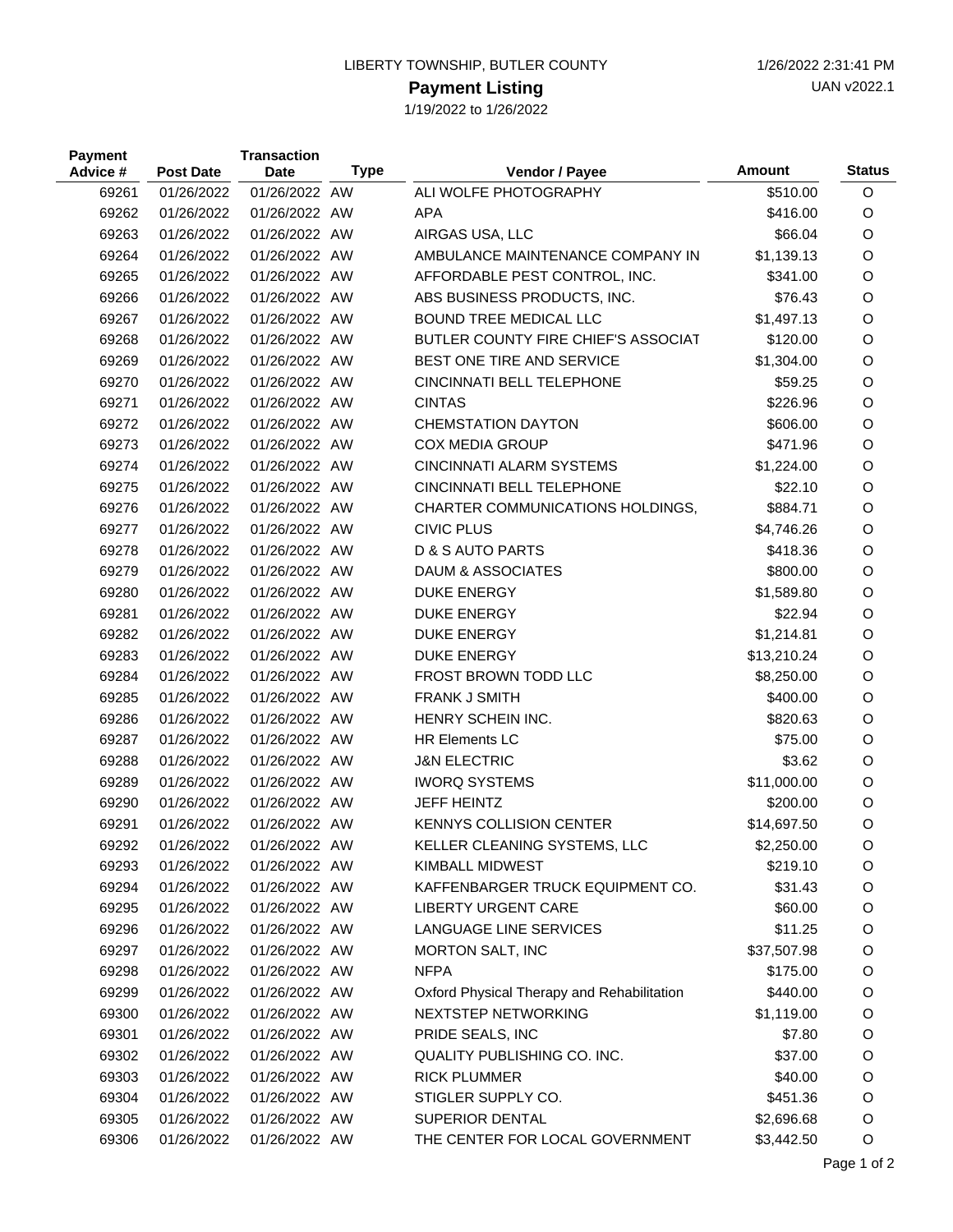LIBERTY TOWNSHIP, BUTLER COUNTY 1/26/2022 2:31:41 PM

#### **Payment Listing**

1/19/2022 to 1/26/2022

| <b>Payment</b> |                  | Transaction   |      |                                        |              |               |
|----------------|------------------|---------------|------|----------------------------------------|--------------|---------------|
| Advice #       | <b>Post Date</b> | <b>Date</b>   | Type | <b>Vendor / Payee</b>                  | Amount       | <b>Status</b> |
| 69307          | 01/26/2022       | 01/26/2022 AW |      | ZIEGLER BOLT & NUT HOUSE               | \$18.50      | O             |
| 69308          | 01/26/2022       | 01/26/2022 AW |      | ZONES, INC.                            | \$1,837.08   | O             |
|                |                  |               |      | <b>Total Payments:</b>                 | \$116,758.55 |               |
|                |                  |               |      | <b>Total Conversion Vouchers:</b>      | \$0.00       |               |
|                |                  |               |      | <b>Total Less Conversion Vouchers:</b> | \$116,758.55 |               |
|                |                  |               |      |                                        |              |               |

Type: AM - Accounting Manual Warrant, AW - Accounting Warrant, IM - Investment Manual Warrant, IW - Investment Warrant, PM - Payroll Manual Warrant, PR - Payroll Warrant, RW - Reduction of Receipt Warrant, SW - Skipped Warrant, WH - Withholding Warrant, WM - Withholding Manual, WS - Special Warrant, CH - Electronic Payment Advice, IL - Investment Loss, EP - Payroll EFT Voucher, CV - Payroll Conversion Voucher, SV - Payroll Special Voucher, EW - Withholding Voucher, POS ADJ - Positive Adjustment, NEG ADJ - Negative Adjustment, POS REAL - Positive Reallocation, NEG REAL - Negative Reallocation

Status: O - Outstanding, C - Cleared, V - Voided, B - Batch

\* Asterisked amounts are not included in report totals. These transactions occurred outside the reported date range but are listed for reference.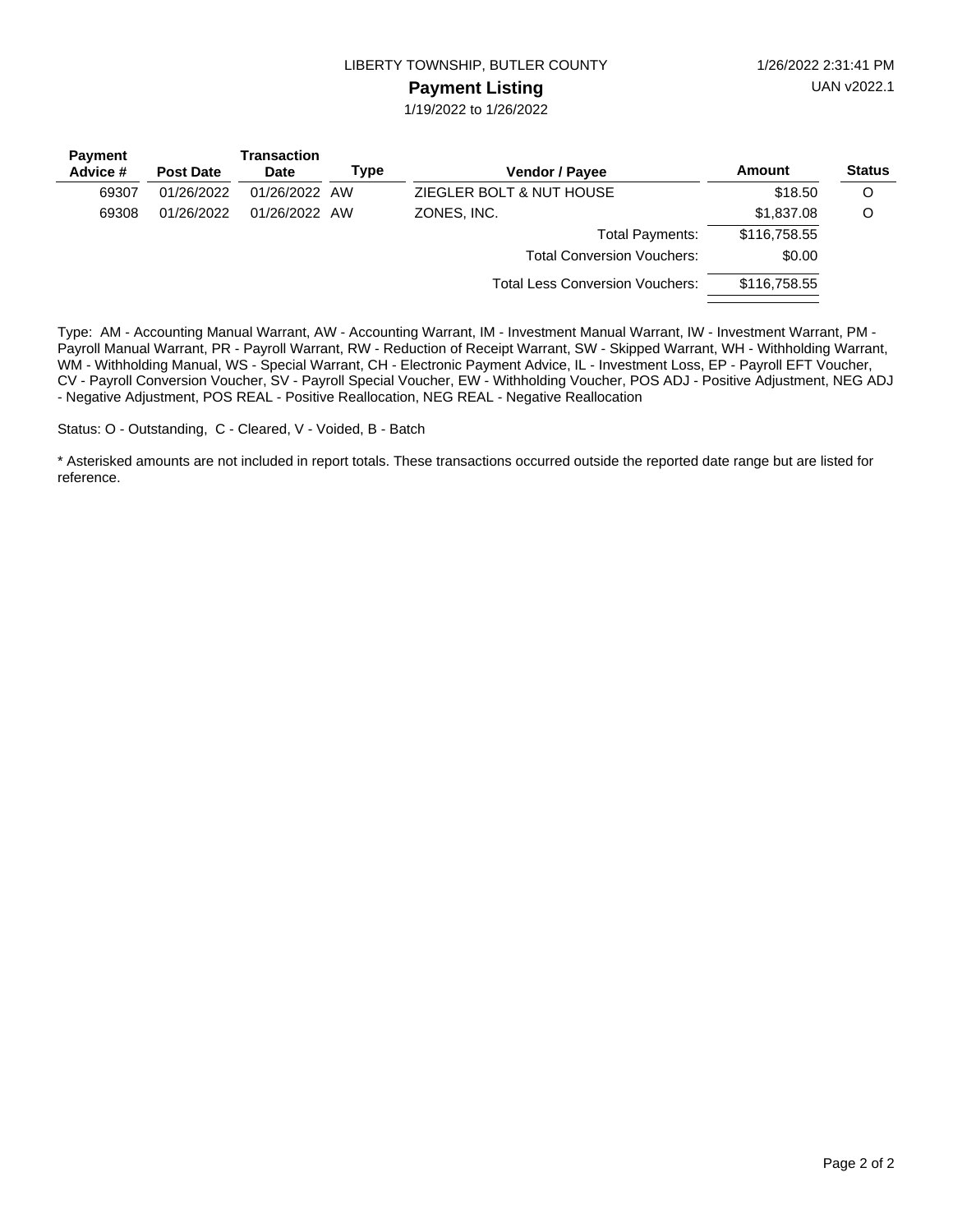

## **RESOLUTION NO. 2022-022**

Board of Trustees, Liberty Township Butler County, Ohio

#### **RESOLUTION TO AUTHORIZE NEW APPROPRIATIONS**

**RESOLVED** by the Board of Trustees of Liberty Township, Butler County, Ohio, that

**WHEREAS**, Michelle Greis, Finance Director, requests the Liberty Township Board of Trustees authorize the following new appropriations:

| <b>ACCOUNT</b>    |                                              | <b>AMOUNT</b> |
|-------------------|----------------------------------------------|---------------|
| 4316-760-790-0000 | Other – Capital Outlay (Admin<br>bldg. fund) | 17,443.09     |

**THEREFORE BE IT RESOLVED** that the Liberty Township Board of Trustees hereby authorizes the new appropriations as listed above.

Trustee \_\_\_\_\_\_\_ moved to approve the resolution. Trustee \_\_\_\_\_\_ seconded the motion. Upon call of the roll, the vote resulted as follows:

| Trustee |  |
|---------|--|
| Trustee |  |
| Trustee |  |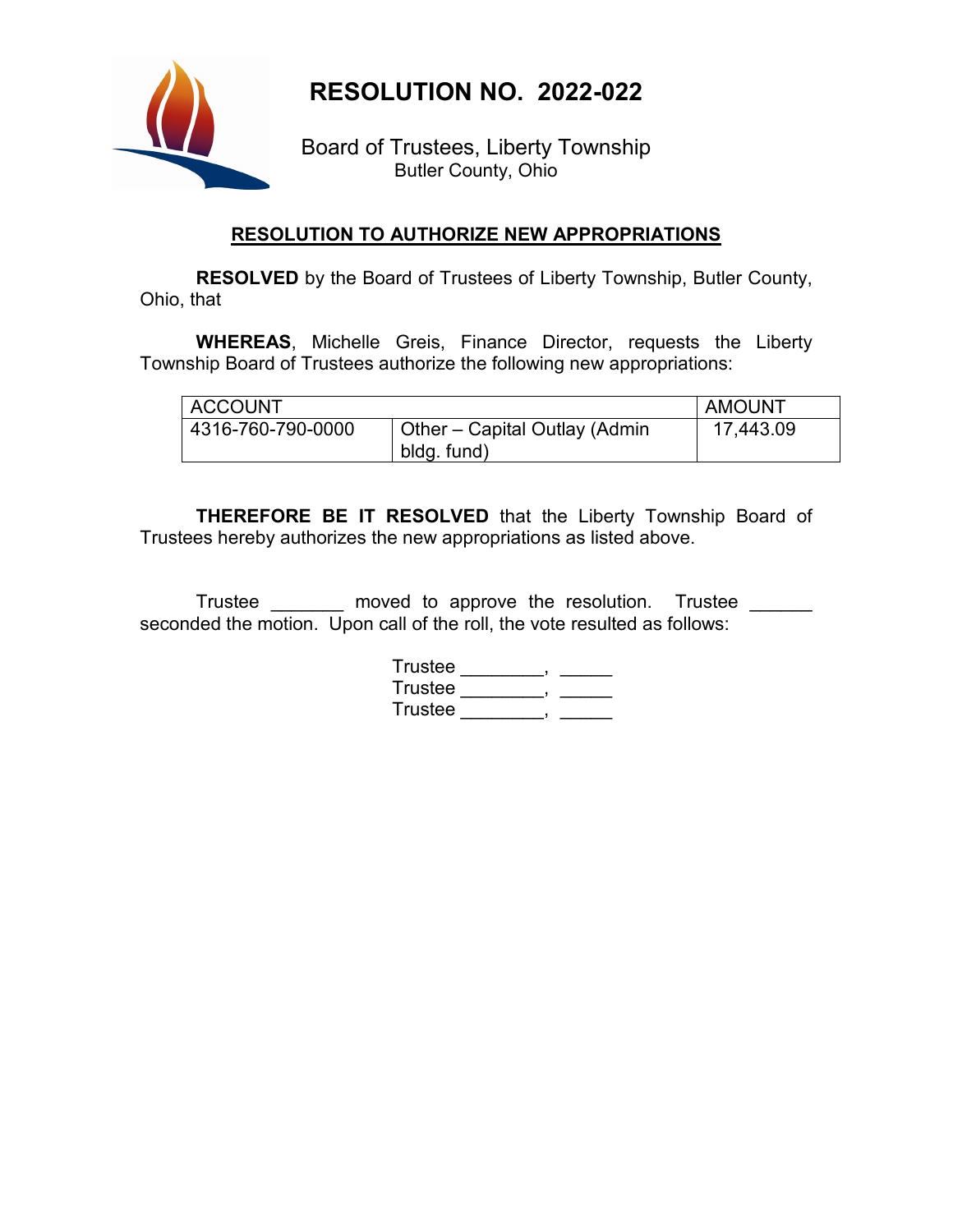Adopted: Tuesday, February 1, 2022

\_\_\_\_\_\_\_\_\_\_\_\_\_\_\_\_\_\_\_\_\_\_\_\_\_\_\_\_\_\_ Tom Farrell, President

\_\_\_\_\_\_\_\_\_\_\_\_\_\_\_\_\_\_\_\_\_\_\_\_\_\_\_\_\_\_ Steve Schramm, Vice President

\_\_\_\_\_\_\_\_\_\_\_\_\_\_\_\_\_\_\_\_\_\_\_\_\_\_\_\_\_\_ Todd Minniear, Trustee

#### **AUTHENTICATION**

This is to certify that this resolution was duly passed, and filed with the Liberty Township Fiscal Officer this 1st day of February, 2022.

> \_\_\_\_\_\_\_\_\_\_\_\_\_\_\_\_\_\_\_\_\_\_\_\_\_\_ Pamela Quinlisk Fiscal Officer

APPROVED AS TO FORM:

\_\_\_\_\_\_\_\_\_\_\_\_\_\_\_\_\_\_\_\_\_\_\_\_\_\_ Scott D. Phillips, Law Director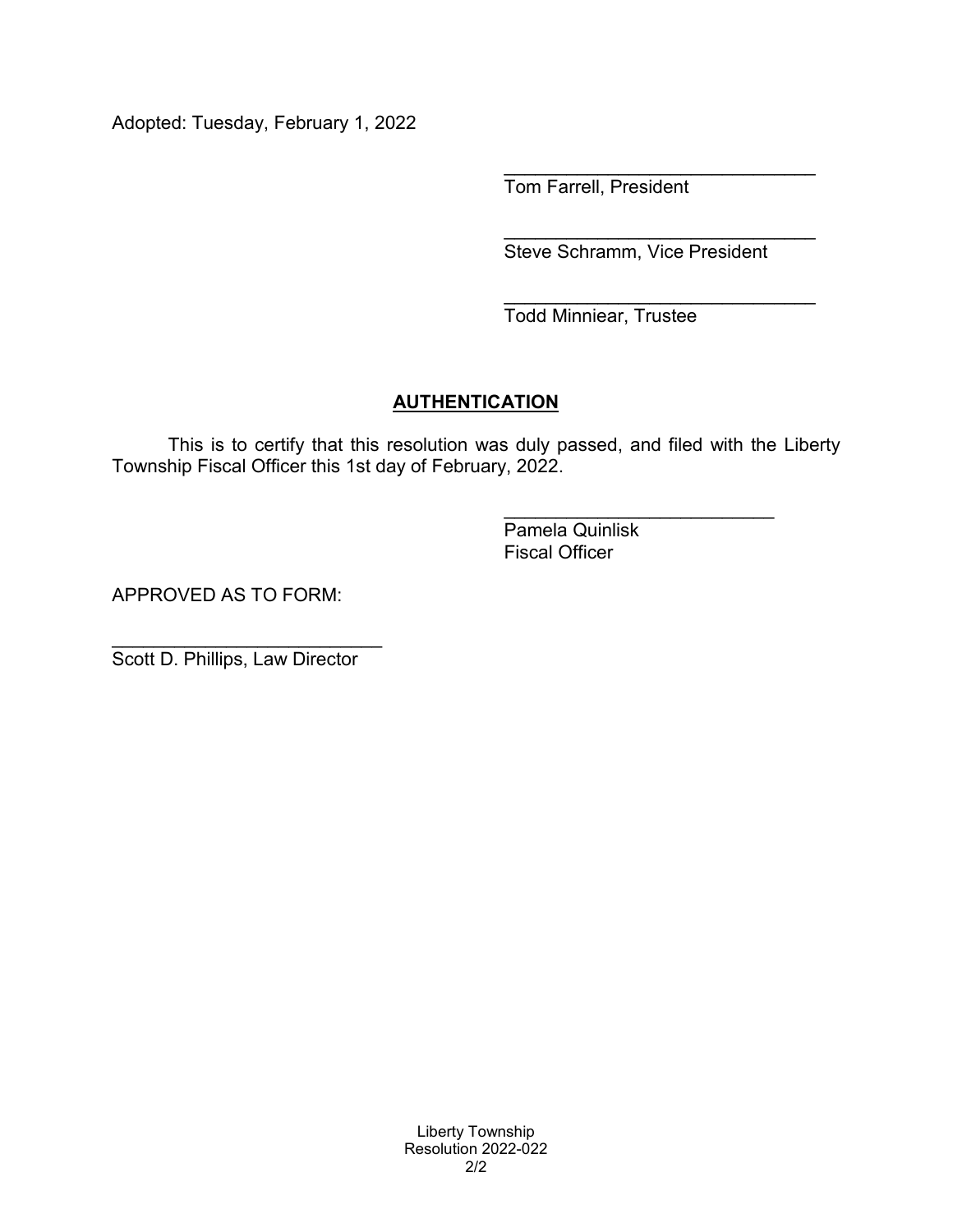

## **Ohio Department of Transportation**

**Office of Technical Services** 

#### 2021 Township Highway System Mileage Certification

Note: This form must be submitted to ODOT no later than March 1, 2022 or county mileage will be certified by default based on the best information available.

|    | The total certified mileage at the end of Calendar Year 2020 for |            | <b>LIBERTY</b>   | Township |
|----|------------------------------------------------------------------|------------|------------------|----------|
| in | <b>BUTLER</b>                                                    | County was | 152.969<br>miles |          |

As certified by the Board of Township Trustees or reported by the Director of Transportation. in accordance with the provisions specified in the Ohio Revised Code, Section 4501.04.

Consider all mileage changes that occurred in CY 2021 and determine the net increase or decrease in mileage. Add the net change to the 2020 certified mileage above and fill in the new total below.

We the undersigned, hereby certify that as of December 31,2021

the township was responsible for maintaining \_\_\_\_\_\_\_\_\_\_\_\_\_156.209 miles of public roads.

Date

Date

**Date** 

**Date** 

**Signature of Chairman of Board of Township Trustees** 

**Trustee Signature** 

**Trustee Signature** 

**County Engineer Signature** 

**Comments:** 

Please return a completed, signed copy of this form along with proper documentation of any changes made to: **Ohio Department of Transportation Office of Technical Services** Mail Stop #3210 1980 West Broad St. 2nd Floor Columbus, Ohio 43223 Attn: Aaron Shvach (614) 466-5135 or aaron.shvach@dot.ohio.gov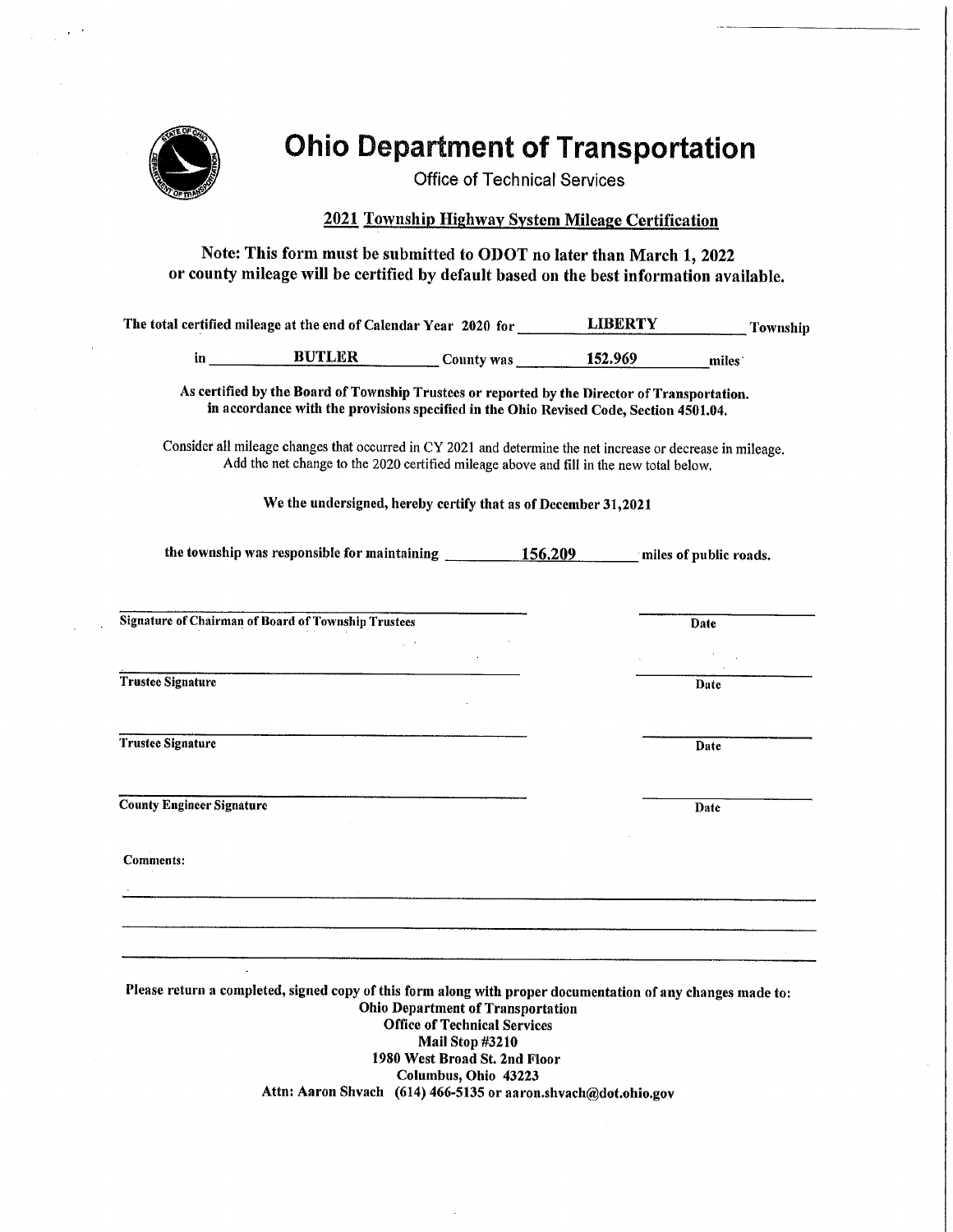#### 2021 ODOT Changes Summary of for Roads in **BUTLER** County, Township 05, LIBERTY

Certified Mileage for 2020: 152.969 Miles

| TWP        | 05                       | Route: | $T$ 00011 |   | Route Name: BUTLER-WARREN COUNTY L                                                                                                   | <b>Change:</b> | 0.001    |
|------------|--------------------------|--------|-----------|---|--------------------------------------------------------------------------------------------------------------------------------------|----------------|----------|
|            | <b>Reason For Change</b> |        |           |   | DUE TO THE INCORPORATION OF LBRS DATA FOR WARREN COUNTY A CHANGE WAS MADE<br>TO THE MILEAGE OF TR 11 BUTLER-WARREN COUNTY LINE ROAD. |                |          |
| TWP        | 05                       | Route: | $T$ 02095 |   | Route Name: HARVEST AVENUE                                                                                                           | <b>Change:</b> | 0.244    |
|            | <b>Reason For Change</b> |        |           |   | TR 2095 HARVEST AVENUE EXTEND ROAD EAST/NORTHEAST FROM PREVIOUSLY<br>INCORPORATED AREA TO JCT WITH TR 2952.                          |                |          |
| TWP        | 05                       | Route: | $T$ 02939 |   | Route Name: PINKNEY TRAIL                                                                                                            | Change: -0.004 |          |
|            | <b>Reason For Change</b> |        |           |   | TR 2939 PINKNEY TRAIL REALIGNED DUE TO THE INSTALLATION OF A ROUND ABOUT AT<br>THE INTERSECTION WITH MILLIKIN ROAD.                  |                |          |
| TWP        | 05                       | Route: | T 03023   |   | Route Name: BUFFALO DANCE DR<br>$\sim$                                                                                               | Change:        | 0.114    |
|            | <b>Reason For Change</b> |        |           |   | PER SHANNON RIDGE SECTION FIVE, EXTENDED TR03023 (BUFFALO DANCE DR) BY 0.114<br>MILES.                                               |                |          |
|            |                          |        |           |   | -AL                                                                                                                                  |                |          |
| TWP        | 05                       | Route: | $T$ 03072 |   | Route Name: HARVEST AVENUE                                                                                                           | <b>Change:</b> | $-0.040$ |
|            | <b>Reason For Change</b> |        |           |   | TR 3072 HARVEST AVENUE NLF_ID CHANGED TO TR 2095 TO MATCH THE BUTLER COUNTY<br>ENGINEER'S OFFICE ROUTE NUMBERING RECORDS.            |                |          |
| TWP        | 05                       | Route: | T 03270   |   | Route Name: GLEN ABBY COURT                                                                                                          | Change:        | 0.122    |
|            | <b>Reason For Change</b> |        |           |   | TR 3270 GLEN ABBY COURT EXTEND ROUTE SOUTH TO NEW DEAD END                                                                           |                |          |
| TWP        | 05                       | Route: | $T$ 03387 |   | Route Name: VICTORIA PLACE                                                                                                           | Change:        | 0.107    |
|            | <b>Reason For Change</b> |        |           |   | TR 3387 VICTORIA PLACE EXTENDED FROM CUL DE SAC NORTH TO EXISTING SECTION AT<br>LOG 0.107.                                           |                |          |
| <b>TWP</b> | 05                       | Route: | T 03458   | A | Route Name: ELDON DRIVE                                                                                                              | Change:        | 0.154    |
|            | <b>Reason For Change</b> |        |           |   | TR 3458A ELDON DRIVE EXTEND ROAD NORTH FROM PREVIOUSLY INCORPORATED AREA<br>PAST JCT WITH TR 3497 TO DEAD END.                       |                |          |
| TWP        | 05.                      | Route: | T 03466   | A | Route Name: BREEDERS CUP CIRCLE                                                                                                      | <b>Change:</b> | 0.146    |
|            | <b>Reason For Change</b> |        |           |   | EXTEND TR 3466A BREEDERS CUP WEST TO JCT WITH 3466B BREEDERS CUP CIRCLE.                                                             |                |          |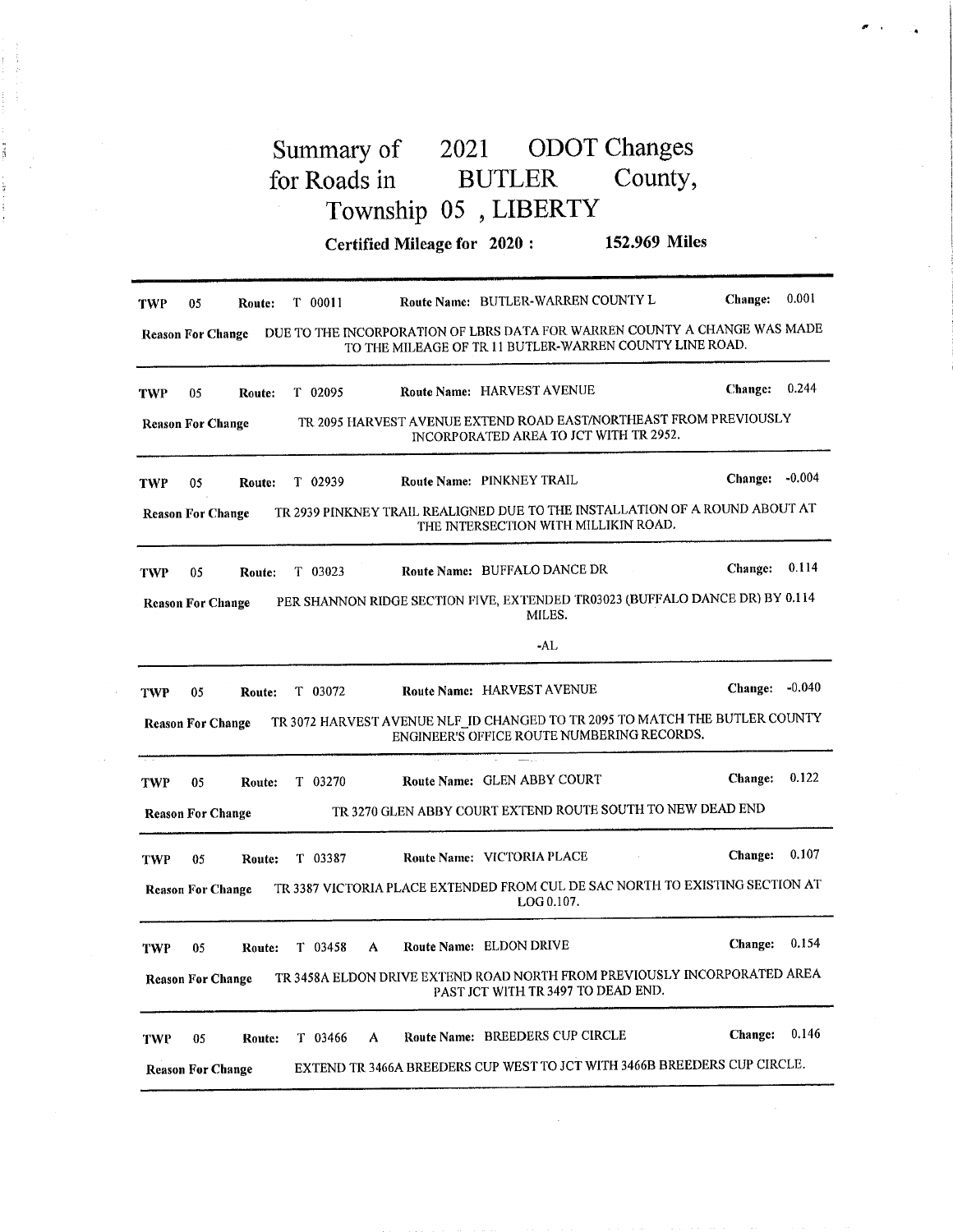| TWP        | 05                       | Route:                | T 03481   |        | Route Name: DUDLEY VIEW DRIVE                                                                                 | <b>Change:</b> | 0.047 |
|------------|--------------------------|-----------------------|-----------|--------|---------------------------------------------------------------------------------------------------------------|----------------|-------|
|            | <b>Reason For Change</b> |                       |           |        | TR 3481 DUDLEY VIEW DRIVE EXTENDED EAST TO JCT WITH PARKLAND AVENUE FROM<br>LOGS 0.025 TO 0.072.              |                |       |
| <b>TWP</b> | 05                       | Route:                | $T$ 03483 |        | Route Name: CAITLYN ROSE LANE                                                                                 | Change:        | 0.166 |
|            | <b>Reason For Change</b> |                       |           |        | TR 3483 CAITLYN ROSE LANE EXTEND ROUTE NORTH TO NEW DEAD END                                                  |                |       |
| <b>TWP</b> | 05.                      | Route:                | T 03484   |        | Route Name: THOROUGHBRED LANE                                                                                 | Change:        | 0.068 |
|            |                          |                       |           |        | Reason For Change EXTEND TR 3484 THOROUGHBRED LANE FROM NEWLY INCOPORATED AREA NORTH TO LOG<br>0.068.         |                |       |
| TWP        | 05                       | <b>Route:</b> T 03486 |           |        | Route Name: BROOKS RUN                                                                                        | Change:        | 0.209 |
|            | <b>Reason For Change</b> |                       |           |        | PER SHANNON RIDGE SECTION FIVE, EXTENDED TR03486 (BROOKS RUN) BY 0.209 MILES AT<br><b>BEGINNING OF ROUTE.</b> |                |       |
|            |                          |                       |           |        | -AL                                                                                                           |                |       |
| TWP        | 05                       | Route:                | T 03487   |        | Route Name: COBURG DRIVE                                                                                      | <b>Change:</b> | 0.100 |
|            | <b>Reason For Change</b> |                       |           |        | TR 3487 COBURG DRIVE EXTENDED FROM LOG 0.186 TO 0.286.                                                        |                |       |
| TWP        | 05                       | Route:                | T 03495   |        | Route Name: TREESIDE DRIVE                                                                                    | <b>Change:</b> | 0.338 |
|            | <b>Reason For Change</b> |                       |           |        | TR 3495 TREESIDE DRIVE EXTEND ROUTE TO INCLUDE NEWLY INCORPORATED AREA.                                       |                |       |
| <b>TWP</b> | 05                       | Route:                | T 03496   |        | Route Name: PARKLAND AVE                                                                                      | <b>Change:</b> | 0.071 |
|            | <b>Reason For Change</b> |                       |           |        | NEW ROAD TR 3496 PARKLAND AVENUE FROM DEAD END NORTH TO JCT WITH TR 3481<br>DUDLEY VIEW DRIVE.                |                |       |
| TWP        | 05                       | Route:                | T 03497   | $\sim$ | Route Name: MOLLY COURT                                                                                       | <b>Change:</b> | 0.010 |
|            | <b>Reason For Change</b> |                       |           |        | TR 3497 MOLLY COURT NEW SUBDIVISION ROAD FROM CUL DE SAC EAST TO JCT WITH TR<br>3458.                         |                |       |
| TWP        | 05                       | Route:                | $T$ 03503 |        | Route Name: ETON COURT                                                                                        | Change:        | 0.049 |
|            | <b>Reason For Change</b> |                       |           |        | TR 3503 ETON COURT NEW SUBDIVISION ROUTE.                                                                     |                |       |
| TWP        | 05                       | Route:                | T 03505   |        | Route Name: MORAINE COURT                                                                                     | Change:        | 0.028 |
|            | <b>Reason For Change</b> |                       |           |        | NEW ROAD TR 3505 MORAINE COURT FROM JCT WITH TR3486 BROOKS RUN NORTH TO CUL<br>DE SAC.                        |                |       |
| TWP        | 05                       | Route:                | $T$ 03511 |        | Route Name: SANCTUARY PLACE                                                                                   | <b>Change:</b> | 0.208 |
|            |                          |                       |           |        | Reason For Change TR 3511 SANCTUARY PLACE NEW SUBDIVISION ROAD FROM JCT TR 3514 NORTH TO JCT WITH<br>CR 23.   |                |       |
|            |                          |                       |           |        |                                                                                                               |                |       |

 $\bar{L}$ 

 $\hat{\mathcal{A}}_{\text{max}}$  and  $\hat{\mathcal{A}}_{\text{max}}$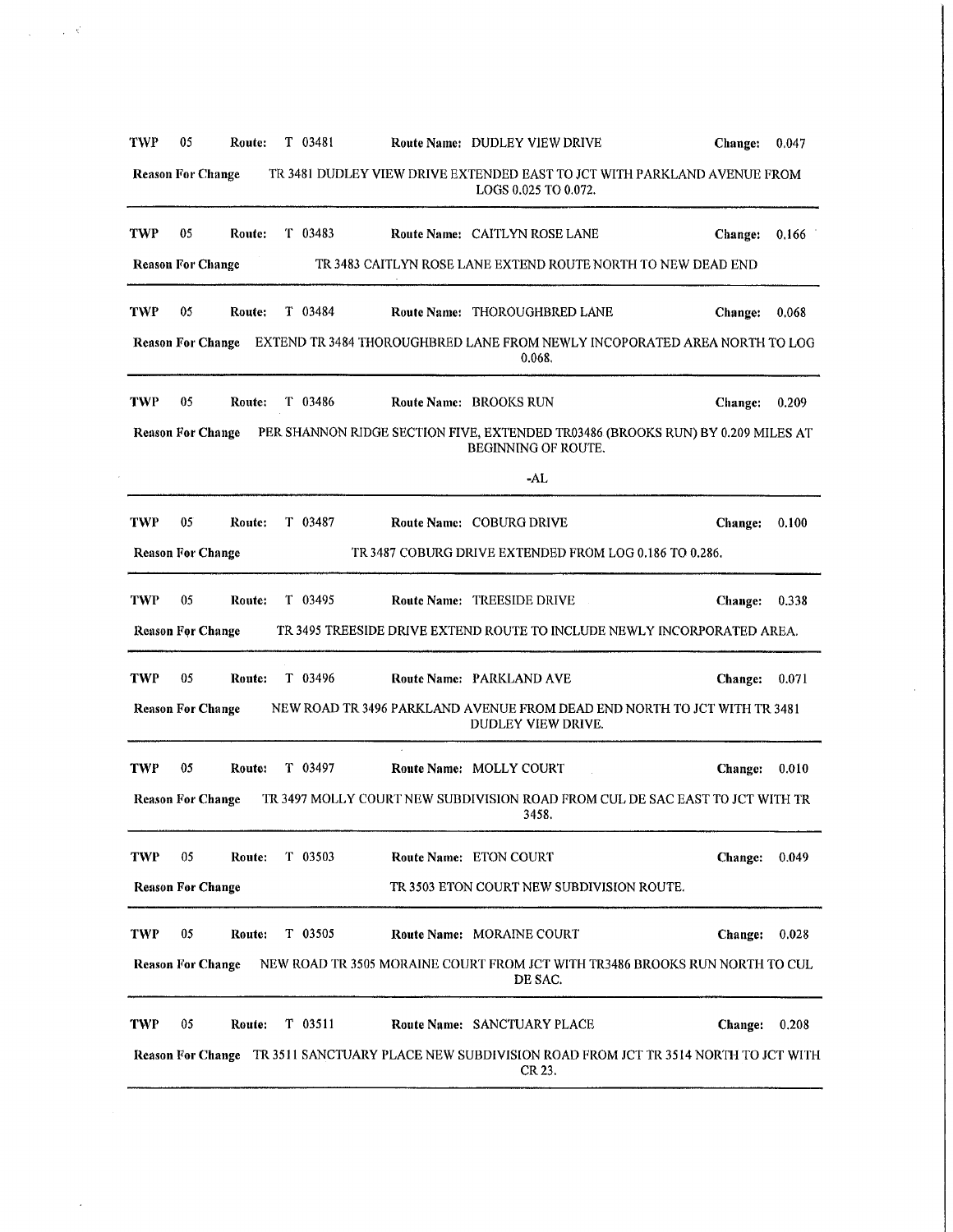| <b>TWP</b> |                                                                                                                                                 | 05                       | Route: |  | $T$ 03512      |  | Route Name: SANCTUARY RIDGE                                                                                                          | Change:        | 0.082 |  |
|------------|-------------------------------------------------------------------------------------------------------------------------------------------------|--------------------------|--------|--|----------------|--|--------------------------------------------------------------------------------------------------------------------------------------|----------------|-------|--|
|            |                                                                                                                                                 | <b>Reason For Change</b> |        |  |                |  | TR 3512 SACTUARY RIDGE NEW SUBDIVISION ROAD FROM DEAD END TO JCT WITH TR 35.14                                                       |                |       |  |
| <b>TWP</b> |                                                                                                                                                 | 05                       | Route: |  | T 03513        |  | Route Name: PRESERVE LANE                                                                                                            | Change: 0.072  |       |  |
|            |                                                                                                                                                 |                          |        |  |                |  | Reason For Change TR 3513 PRESERVE LANE NEW SUBDIVISION ROAD FROM JCT TR 3511 SOUTHEAST TO CUL DE<br>SAC.                            |                |       |  |
| <b>TWP</b> |                                                                                                                                                 | 05                       |        |  | Route: T 03514 |  | Route Name: NATURE TRAIL                                                                                                             | Change: 0.273  |       |  |
|            | TR 3514 NATURE TRAIL NEW SUBDIVISION ROAD FROM DEAD END SOUTHEAST PAST JCT<br><b>Reason For Change</b><br>WITH TR 3512 AND TR 3511 TO DEAD END. |                          |        |  |                |  |                                                                                                                                      |                |       |  |
| TWP        |                                                                                                                                                 | 05                       | Route: |  | T 03515        |  | Route Name: MAGGIE WAY                                                                                                               | Change: 0.022  |       |  |
|            | TR 3515 MAGGIE WAY NEW SUBDIVISION ROAD FROM JCT WITH TR 3518 CARRIAGE<br><b>Reason For Change</b><br>MEADOWS DRIVE EAST TO DEAD END.           |                          |        |  |                |  |                                                                                                                                      |                |       |  |
|            | <b>TWP</b>                                                                                                                                      | 05                       | Route: |  | T 03516        |  | Route Name: SOFIA CIRCLE                                                                                                             | Change:        | 0.110 |  |
|            |                                                                                                                                                 | <b>Reason For Change</b> |        |  |                |  | TR 3516 SOFIA CIRCLE NEW SUBDIVISION ROAD FROM JCT WITH TR 3518 CARRIAGE<br>MEADOWS DRIVE EAST TO DEAD END.                          |                |       |  |
|            | TWP                                                                                                                                             | 05                       | Route: |  | T 03517        |  | Route Name: CARRIAGE MEADOWS DRIVE                                                                                                   | <b>Change:</b> | 0.152 |  |
|            |                                                                                                                                                 | <b>Reason For Change</b> |        |  |                |  | TR 3517 CARRIAGE MEADOWS DRIVE NEW SUBDIVISION ROAD FROM JCT WITH CR 22<br>MILLIKIN ROAD NORTH TO DEAD END.                          |                |       |  |
|            | TWP                                                                                                                                             | 05                       | Route: |  | T 03518        |  | <b>Route Name: CORDOBA DRIVE</b>                                                                                                     | Change: 0.196  |       |  |
|            |                                                                                                                                                 | <b>Reason For Change</b> |        |  |                |  | TR 3518 CORDOBA DRIVE NEW SUBDIVISION ROAD FROM DEAD END EAST PAST THE JCT<br>WITH TR3524 TAM O SHANTER WAY TO DEAD END.             |                |       |  |
|            | <b>TWP</b>                                                                                                                                      | 0 <sub>5</sub>           | Route: |  | T 03519        |  | Route Name: GRANADA COURT                                                                                                            | Change: 0.034  |       |  |
|            |                                                                                                                                                 | <b>Reason For Change</b> |        |  |                |  | TR 3519 GRANADA COURT NEW SUBDIVISION ROAD ROM DEAD END NORTH TO JCT WITH<br>TR3518 CORDOBA DRIVE.                                   |                |       |  |
|            | TWP                                                                                                                                             | 05                       |        |  | Route: T 03521 |  | Route Name: ROUND ROCK RUN                                                                                                           | Change: 0.064  |       |  |
|            |                                                                                                                                                 | <b>Reason For Change</b> |        |  |                |  | PER FIELDSTONE FARMS, SEC.3 BLK B, ADDED TR03521 (ROUND ROCK RUN) ADDING 0.064<br>MILES.                                             |                |       |  |
|            |                                                                                                                                                 |                          |        |  |                |  | -AL                                                                                                                                  |                |       |  |
|            | <b>TWP</b>                                                                                                                                      | 05                       | Route: |  | T 03524        |  | Route Name: TAM O SHANTER WAY                                                                                                        | <b>Change:</b> | 0.097 |  |
|            |                                                                                                                                                 | <b>Reason For Change</b> |        |  |                |  | TR 3524 TAM O SHANTER WAY EXTEND ROAD SOUTH TO INCLUDE NEWLY ACCEPTED<br>PORTION FROM DEAD END NORTH TO THE CITY OF MONROE BOUNDARY. |                |       |  |

 $\begin{bmatrix} 1 & 1 \\ 1 & 1 \end{bmatrix}$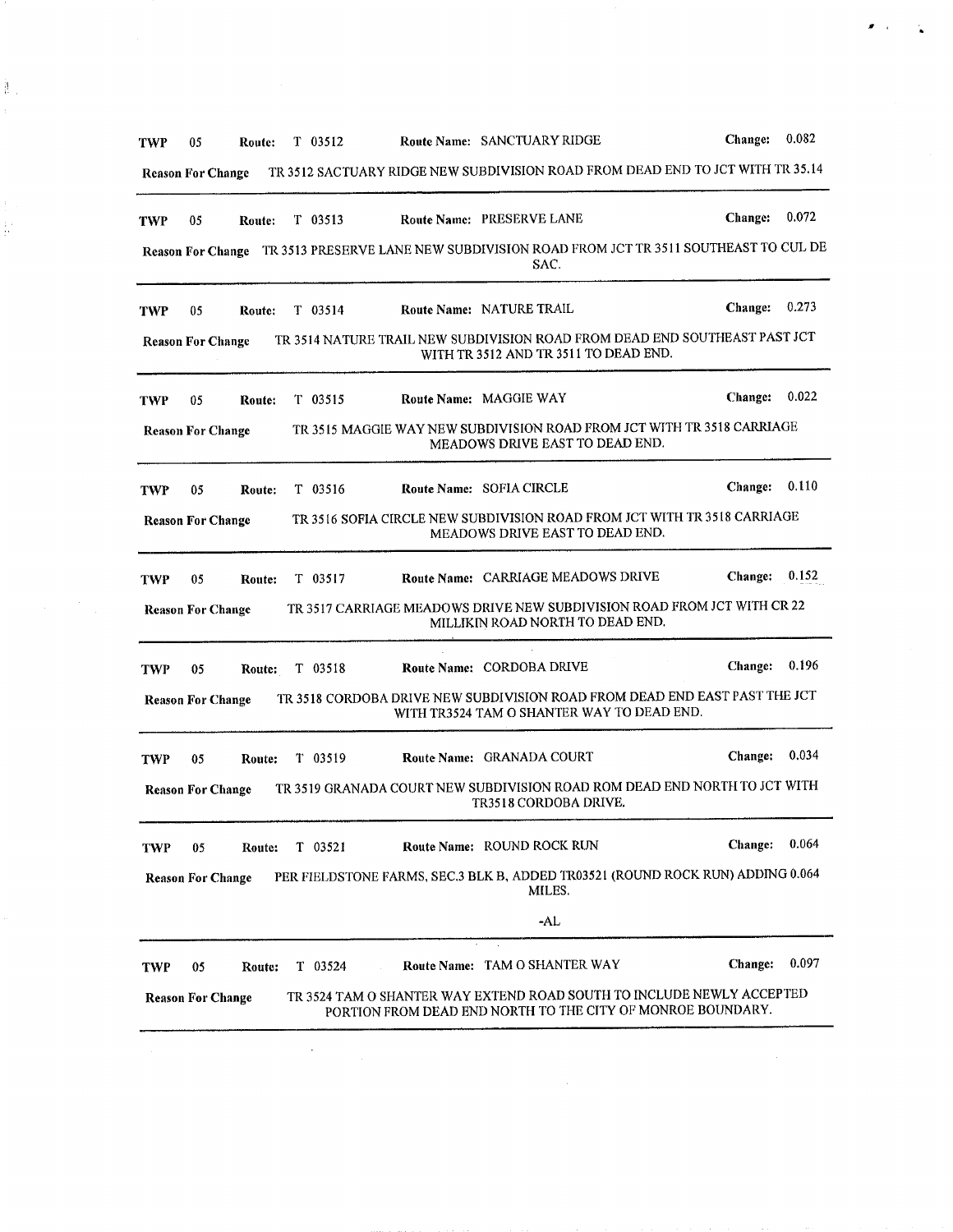$\bar{z}$ 

Certified Mileage For: 2021 : 156.209 Miles

 $\bar{\beta}$